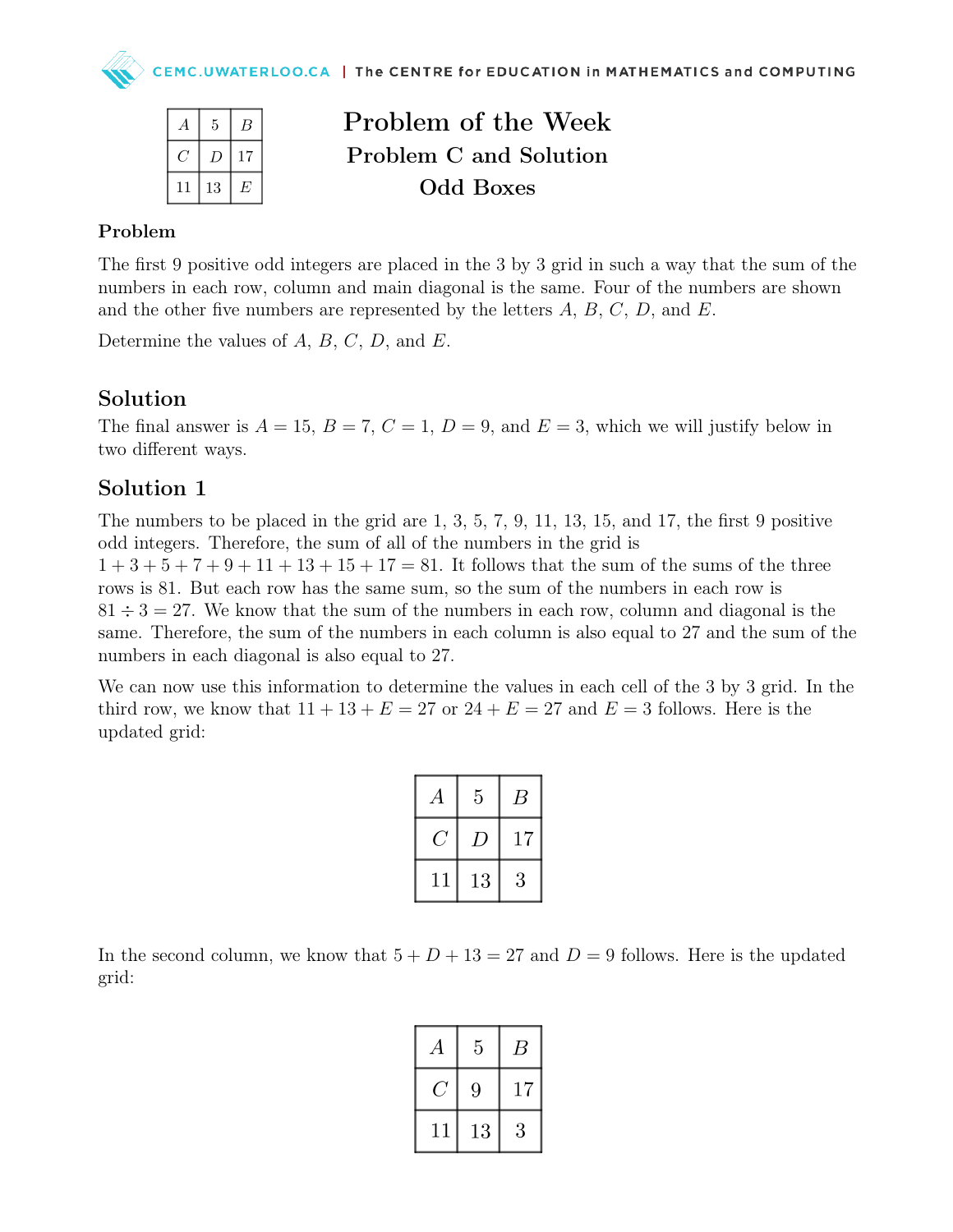# CEMC.UWATERLOO.CA | The CENTRE for EDUCATION in MATHEMATICS and COMPUTING

In second row, we know that  $C + 9 + 17 = 27$  and  $C = 1$  follows. Here is the updated grid:

| А  | 5  | В  |
|----|----|----|
|    | 9  | 17 |
| 11 | 13 | 3  |

In the first column, we know that  $A+1+11=27$  and  $A=15$  follows. Here is the updated grid:

| 15 | 5  | B  |
|----|----|----|
|    | 9  | 17 |
| 11 | 13 | 3  |

In the first row, we know that  $15 + 5 + B = 27$  and  $B = 7$  follows. Here is the updated grid:

| 15 | 5  |    |
|----|----|----|
|    | 9  | 17 |
| 11 | 13 | 3  |

Therefore,  $A = 15$ ,  $B = 7$ ,  $C = 1$ ,  $D = 9$ , and  $E = 3$ . With these values, we can see that each of the first 9 positive odd integers appears in the grid, and indeed, the sum of the numbers in each row, column, and main diagonal is the same.

#### Solution 2

In this solution we will determine the unknown values without finding that the row, column, and diagonal sum is 27. This solution will use more algebra.

Since the sum of the numbers in the third row is equal to the sum of the numbers in the third column, we know that

$$
11 + 13 + E = B + 17 + E
$$

$$
11 + 13 = B + 17
$$

$$
B = 7
$$

Again, since the sum of the numbers in the first row is equal to the sum of the numbers in the